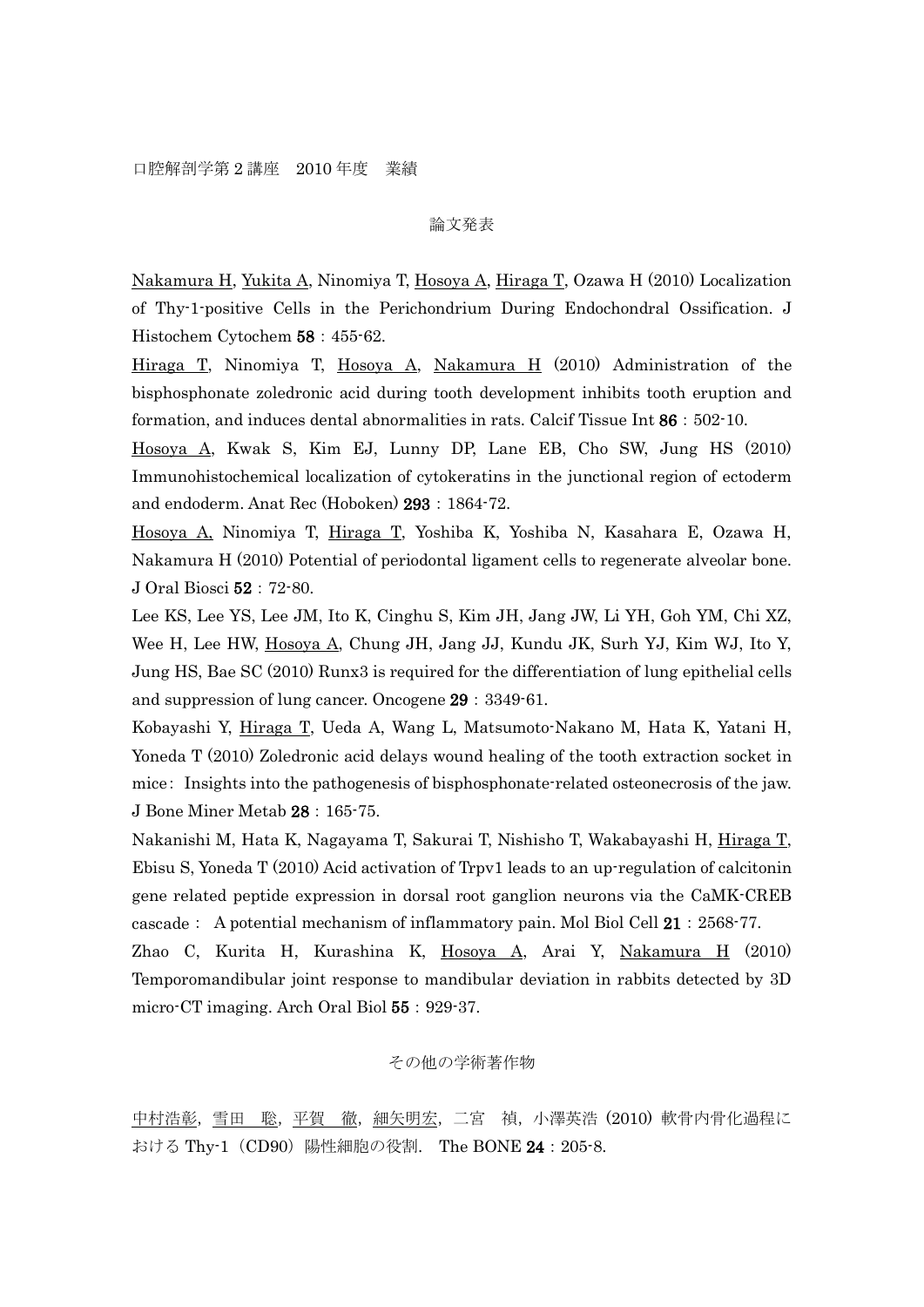平賀 徹 (2010) 癌の骨転移. 骨粗鬆症治療 9:197-200.

Hirata A, Tsuji, T, Imura H, Yamada T, Ueno T, Mishima K, Natsume N, Sugahara T, Koga Y, Takano K and Nakamura H (2010) Localization of the HOXC homeobox gene family during palate formation in mice. Selected papers from the XX Congres of the European Association of Cranio-Maxillo-Facial Surgery, 415-20.

## 学会発表

日本骨形態計測学会(第 30 回)2010 年 5 月

ラクトフェリンは細胞分化を抑制し,卵巣摘出ラットの骨量減少を抑制する:二宮 禎, 陳 彦呈, 細矢明宏, 平賀 徹, 中村浩彰, 小澤英浩 (日骨形態誌 20: S51, 2010) 日本歯科保存学会・春季学会(第 132回)2010年6月

ヒト歯髄創傷治癒過程で生じる Fibrillin-1 の分解は細胞分化と石灰化を誘導する:吉羽永 子,吉羽邦彦,大倉直人,細矢明宏,重谷佳見,興地隆史(プログラムおよび講演抄録集: 117, 2010)

88th General Session & Exhibition of International Association for Dental Research 2010 年 7 月

Expressional alterations of fibrillin-1 during wound healing of dental pulps: Yoshiba N, Yoshiba K, Ohkura N, Hosoya A, Shigetani Y, Okiji T (演題番号 562)

Tissue Alteration of Rat Dental Pulp in Whole Tooth Culture:Yoshiba K, Yoshiba N, Shigetani Y, Hosoya A, Okiji T (演題番号 1278)

日本骨代謝学会学術集会 (第 28 回) 2010 年 7 月

骨芽細胞分化における SUMO 化修飾の役割:雪田 聡,細矢明宏,片桐岳信,中村浩彰 (プ ログラム抄録集:p255, 2010)

乳癌 side population 細胞は高い骨転移能を有するか?: 平賀 徹,中村浩彰(プログラム 抄録集:p238, 2010)

歯科基礎医学会学術大会(第52回)2010年9月

サテライトシンポジウム SS6 基質からみた硬組織の調節機構 骨芽細胞分化における膜 結合性細胞外基質の役割: 中村浩彰 (J Oral Biosci 52 Suppl: 89, 2010)

BMP による分化制御機構における SUMO 化修飾の役割: 雪田 聡, 細矢明宏, 片桐岳信, 中村浩彰 (J Oral Biosci 52 Suppl: 103, 2010)

Thy-1 陽性歯髄細胞の硬組織形成能に関する形態学的研究:細矢明宏,平賀 徹,二宮 禎, 雪田 聡,吉羽邦彦,吉羽永子,中村浩彰(J Oral Biosci **52** Suppl: 122, 2010) 歯根膜におけるビタミン D レセプターの局在とビタミン D3の作用について:陳 彦呈,二 宮 禎, 平賀 徹, 細矢明宏, 宮沢裕夫, 中村浩彰 (J Oral Biosci 52 Suppl: 122)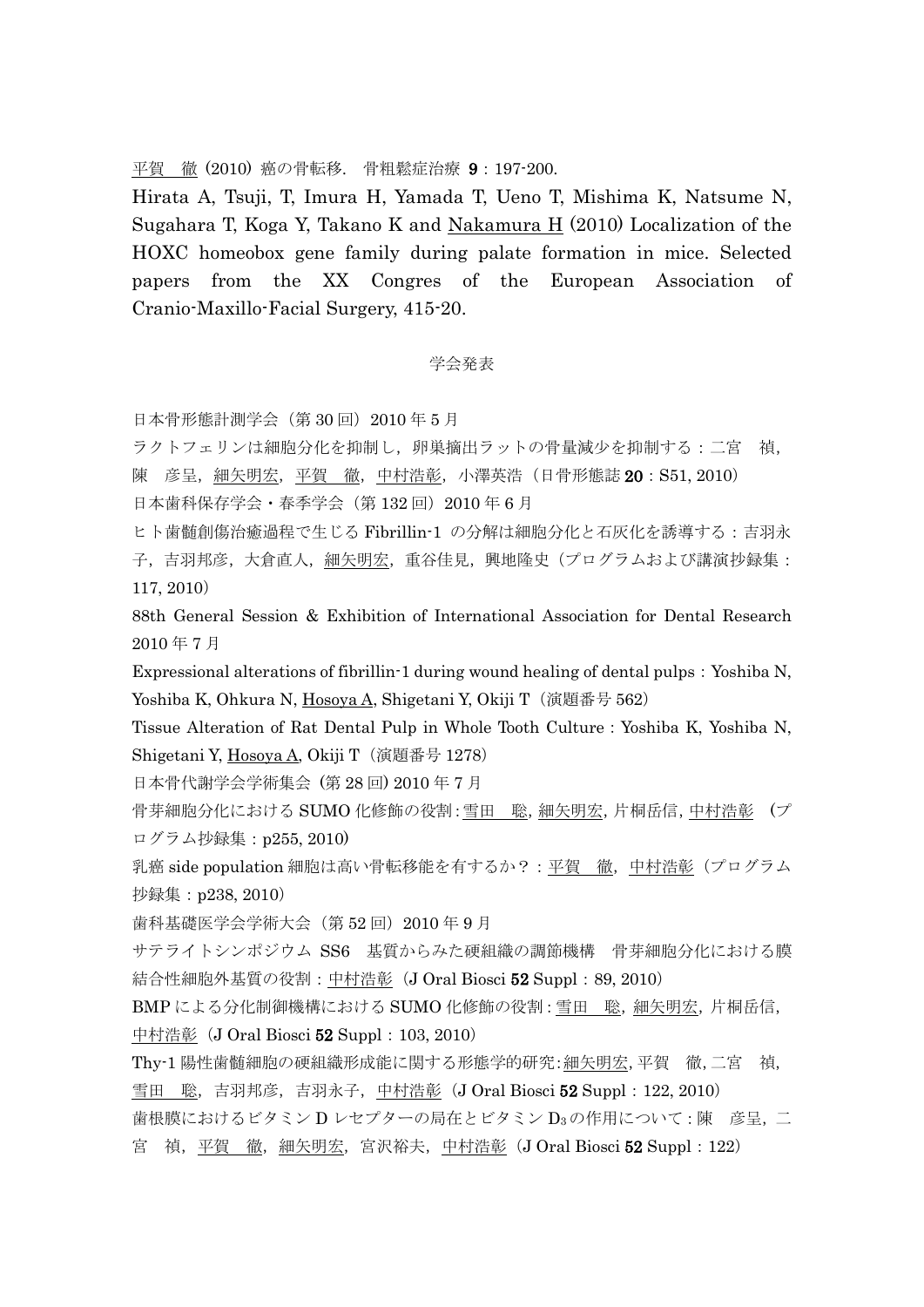ヒト歯髄組織において Fibrillin-1 は MMP-3 により分解され細胞分化と石灰化を誘導す る:吉羽永子,吉羽邦彦,重谷佳見,興地隆史,細矢明宏,中村浩彰(J Oral Biosci 52 Suppl: 152)

日本癌学会総会(第 69 回)2010 年 9 月

乳癌 side population 細胞の骨転移能:平賀 徹(抄録集 p.488)

32nd Annual Meeting of the American Society for Bone and Mineral Research 2010 年 10 月

Side population in human breast cancer cells exhibits cancer stem cell-like properties but does not have higher bone-metastatic potential:  $\overline{Hiraga T}$ , Ito S, Nakamura  $\overline{H}$  (J Bone Miner Res 25:S263, 2010)

Osteogenic potential of side population cells in periodontal ligament: Ninomiya T, Hiraga T, Hosoya A, Nakamura H(J Bone Miner Res 25: S295, 2010)

日本歯科保存学会·秋季学会(第 133回) 2010 年 10 月

Thy-1 陽性歯髄細胞の局在および硬組織形成能:細矢明宏,吉羽邦彦,吉羽永子,笠原悦男, 中村浩彰(プログラムおよび講演抄録集:54, 2010)

ラット炎症歯髄に対する薬物輸送担体の遺伝子発現解析:大倉直人,重谷佳見,細矢明宏, 吉羽永子,吉羽邦彦,興地隆史(プログラムおよび講演抄録集:96, 2010)

半導体レーザー照射後のラット臼歯における非コラーゲンタンパクの遺伝子発現:重谷佳 見、大倉直人、吉羽邦彦、細矢明宏、吉羽永子、興地隆史(プログラムおよび講演抄録集: 161, 2010)

ラット臼歯培養系における歯髄組織の変化に関する免疫組織化学的観察:吉羽邦彦,吉羽 永子,重谷佳見,金子友厚,細矢明宏,興地隆史(プログラムおよび講演抄録集:165, 2010)

## 講演会

校友会滋賀県支部 学術講演 2010 年 7 月 歯の発生機構と再生歯科応用への可能性:中村浩彰

明海大学大学院総合セミナー 2010 年 9 月

歯・歯周組織の発生と再生の可能性:中村浩彰

松本歯科大学推進研究費による研究

中村浩彰, 二宮 禎, 陳 彦呈: 歯根膜細胞におけるビタミン D レセプター発現とビタミ ン D の作用について

<u>細矢明宏,中村浩彰,</u>笠原悦男,平賀 徹,二宮 禎,雪田 聡:幼弱象牙芽細胞に発現 する SUMO タンパク質の機能解析